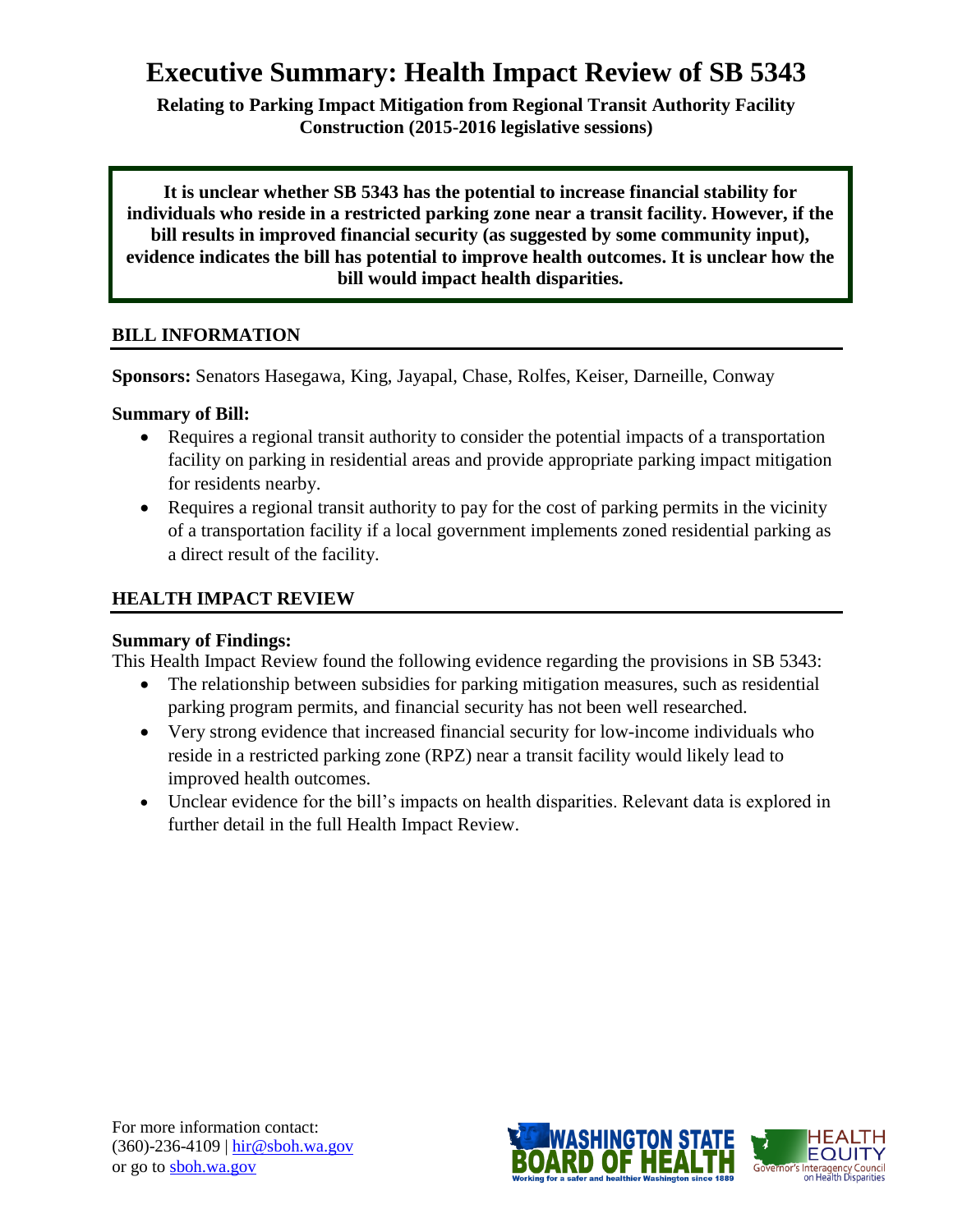# **Health Impact Review of SB 5343**

**Relating to Parking Impact Mitigation from Regional Transit Authority Facility Construction**

**2015-2016 Legislative Sessions**

# **October 31, 2016**

Author: Alexandra Montaño, State Board of Health Contributor: Rad Cunningham, Department of Health Contributor/Reviewer: Christy Hoff, State Board of Health Reviewer: Michelle Davis, State Board of Health Reviewer: Kelie Kahler, State Board of Health

# **Acknowledgement**

The State Board of Health collaborated with the State Department of Health to complete this Health Impact Review. We would like to thank the individuals who provided consultation, technical support, perspectives, and insights during this Health Impact Review.

# **Contents**

| Table 1: Demographic Information for Populations Living in a RPZ within a Quarter Mile Buffer |  |
|-----------------------------------------------------------------------------------------------|--|
| Table 2: Health Outcomes and Social Determinants of Health for RPZs Compared to the           |  |
|                                                                                               |  |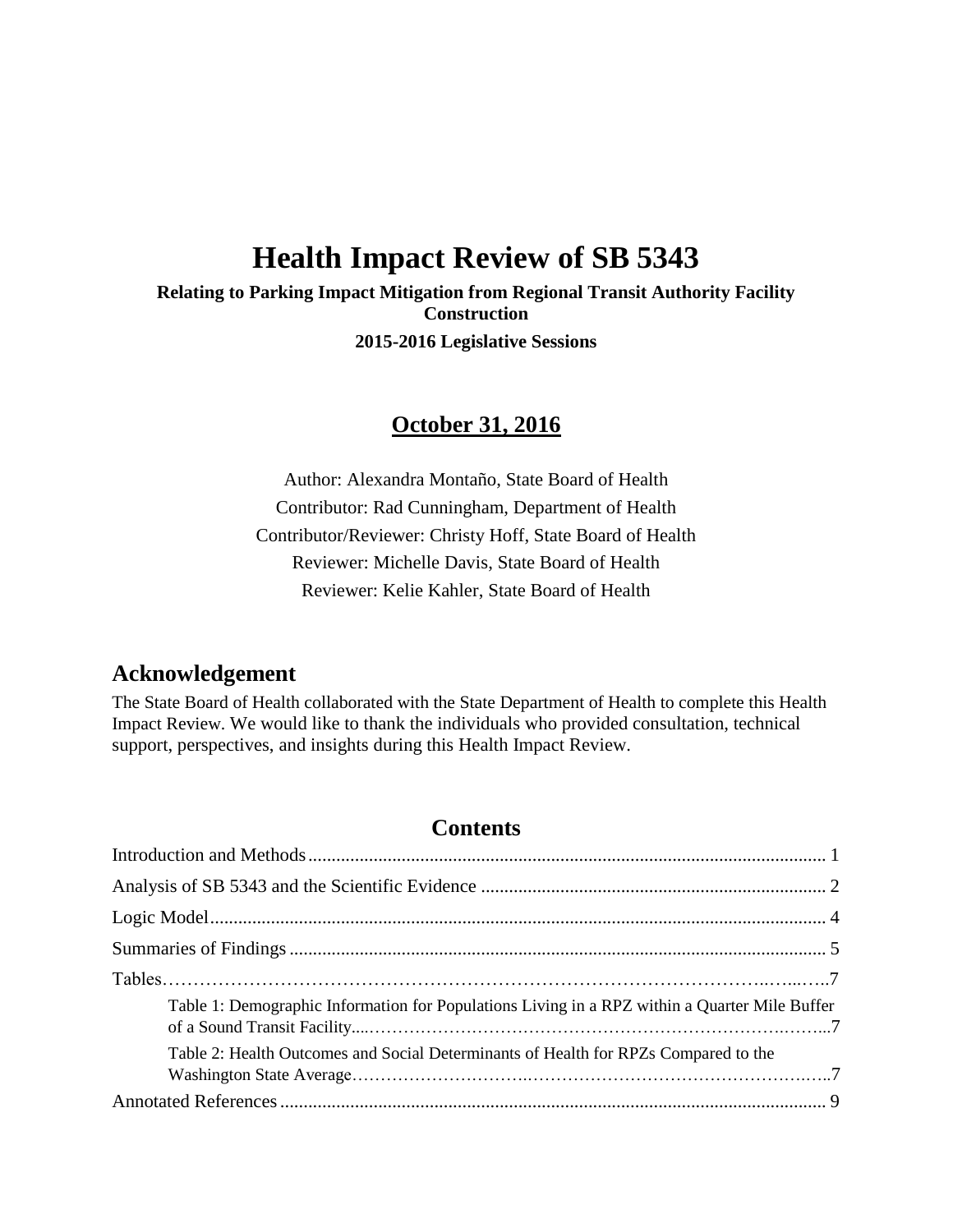# **Introduction and Methods**

<span id="page-2-0"></span>A Health Impact Review is an analysis of how a proposed legislative or budgetary change will likely impact health and health disparities in Washington state [\(RCW 43.20.285\)](http://apps.leg.wa.gov/rcw/default.aspx?cite=43.20.285). For the purpose of this review 'health disparities' have been defined as the differences in disease, death, and other adverse health conditions that exist between populations [\(RCW 43.20.270\)](http://apps.leg.wa.gov/rcw/default.aspx?cite=43.20.270). This document provides summaries of the evidence analyzed by State Board of Health staff during the Health Impact Review of Senate Bill 5343 [\(SB 5343\)](http://apps.leg.wa.gov/billinfo/summary.aspx?bill=5343) from the 2015-2016 legislative sessions.

Staff analyzed the content of SB 5343 and created a logic model depicting possible pathways leading from the provisions of the bill to health outcomes. We consulted with experts and contacted stakeholders with diverse perspectives on the bill. State Board of Health staff can be contacted for more information on which stakeholders were consulted on this review. We conducted objective reviews of the literature for each pathway using databases including PubMed and Google Scholar.

The following pages provide a detailed analysis of the bill including the logic model, summaries of evidence, and annotated references. The logic model is presented both in text and through a flowchart (Figure 1). The logic model includes information on the strength of the evidence for each relationship. The strength-of-evidence has been defined using the following criteria:

- Not well researched: the literature review yielded few if any studies or only yielded studies that were poorly designed or executed or had high risk of bias.
- **A fair amount of evidence:** the literature review yielded several studies supporting the association, but a large body of evidence was not established; or the review yielded a large body of evidence but findings were inconsistent with only a slightly larger percent of the studies supporting the association; or the research did not incorporate the most robust study designs or execution or had a higher than average risk of bias.
- **Strong evidence:** the literature review yielded a large body of evidence on the relationship (a vast majority of which supported the association) but the body of evidence did contain some contradictory findings or studies that did not incorporate the most robust study designs or execution or had a higher than average risk of bias; or there were too few studies to reach the rigor of 'very strong evidence'; or some combination of these.
- **Very strong evidence:** the literature review yielded a very large body of robust evidence supporting the association with few if any contradictory findings. The evidence indicates that the scientific community largely accepts the existence of the association.

This review was subject to time constraints, which influenced the scope of work for this review. The annotated references are only a representation of the evidence and provide examples of current research. In some cases only a few review articles or meta-analyses are referenced. One article may cite or provide analysis of dozens of other articles. Therefore the number of references included in the bibliography does not necessarily reflect the strength-of-evidence. In addition, some articles provide evidence for more than one research question so they are referenced multiple times.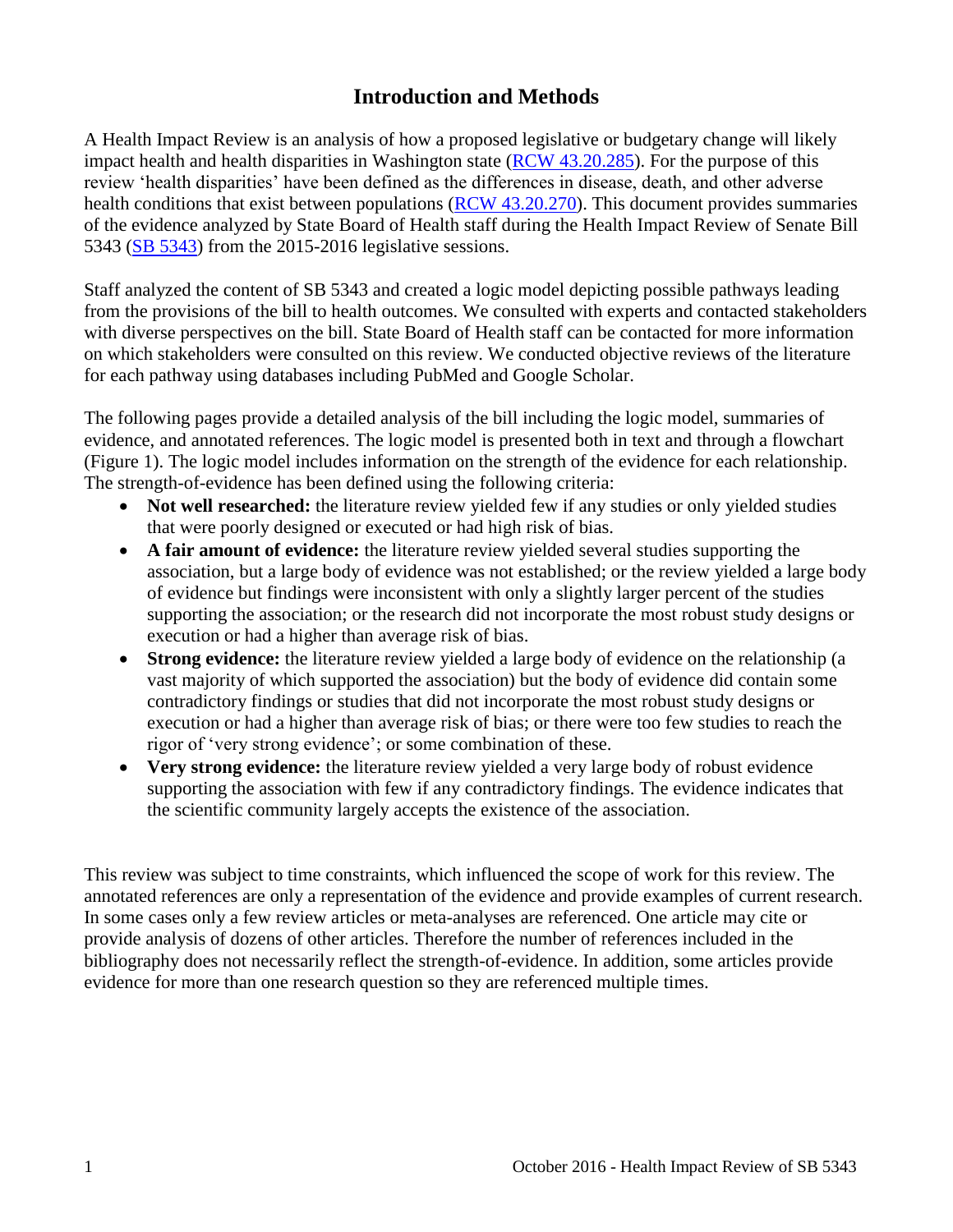# **Analysis of SB 5343 and the Scientific Evidence**

# <span id="page-3-0"></span>*Summary of relevant background information*

- RCW 81.112.030 establishes that two or more adjoining counties, each with a population of 400,000 persons or more, may establish a regional transit authority.
	- o Per this definition, there is one regional transit authority in Washington, Sound Transit, which serves most cities within Snohomish, King, and Pierce counties.
- Restricted parking zones (RPZs) are designed to help alleviate parking congestion in residential neighborhoods and require residents to have a vehicle permit to park (Seattle Department of Transportation).
- In some communities, RPZ permits carry no cost and are covered by the local jurisdiction while other communities have established fees. These fees range from \$10 for low-income residents to \$65 every two years for residents in Seattle.

# *Summary of SB 5343*

- Requires a regional transit authority to consider the potential impacts of a transportation facility on parking in residential areas and provide appropriate parking impact mitigation for residents nearby.
- Requires a regional transit authority to pay for the cost of parking permits in the vicinity of a transportation facility if a local government implements zoned residential parking as a direct result of the facility.

# *Scope of this Health Impact Review*

The fiscal note for SB 5343 indicates that there are four communities in the Sound Transit district that currently have fees for permits within RPZs: Edmonds, Mercer Island, Shoreline, and Seattle. This Health Impact Review will focus on only Edmonds, Mercer Island, and Seattle for the following reasons:

- There is only one RPZ in Shoreline and after examining the location it was determined that there was no transit facility in the vicinity and would therefore not be impacted by this bill.
- Additionally, although Tacoma is re-establishing their residential parking permit program, a representative from the city indicated the old program is not currently active and has not been supported for over 5 years. For this reason, Tacoma is excluded from the analysis.
- Remaining communities in the Sound Transit district either do not have residential parking permit programs or cover the full cost of the permits through general revenue.

This Health Impact Review will refer specifically to the only regional transit authority in the state, Sound Transit, but we recognize that this bill will be applicable to future regional transit authorities that may be created. The first provision in SB 5343 provides that Sound Transit must consider the potential impacts of a transportation facility on parking in residential areas and provide appropriate mitigation for residents. A representative from Sound Transit indicated that they are required by state and federal regulations to evaluate the effects of new transit facilities and parking is among the impacts that they evaluate. The findings from their parking studies, and potential mitigation actions, are summarized in their Environmental Impact Statements and the required actions are listed in the Record of Decision from the Federal Transit Authority. With the understanding that Sound Transit already has practices in place for considering parking impacts, this review focuses solely on the provision that requires the authority to pay for the cost of the parking mitigation. Finally, while there are a number of additional parking control measures that may be implemented such as parking meters, passenger load zones, and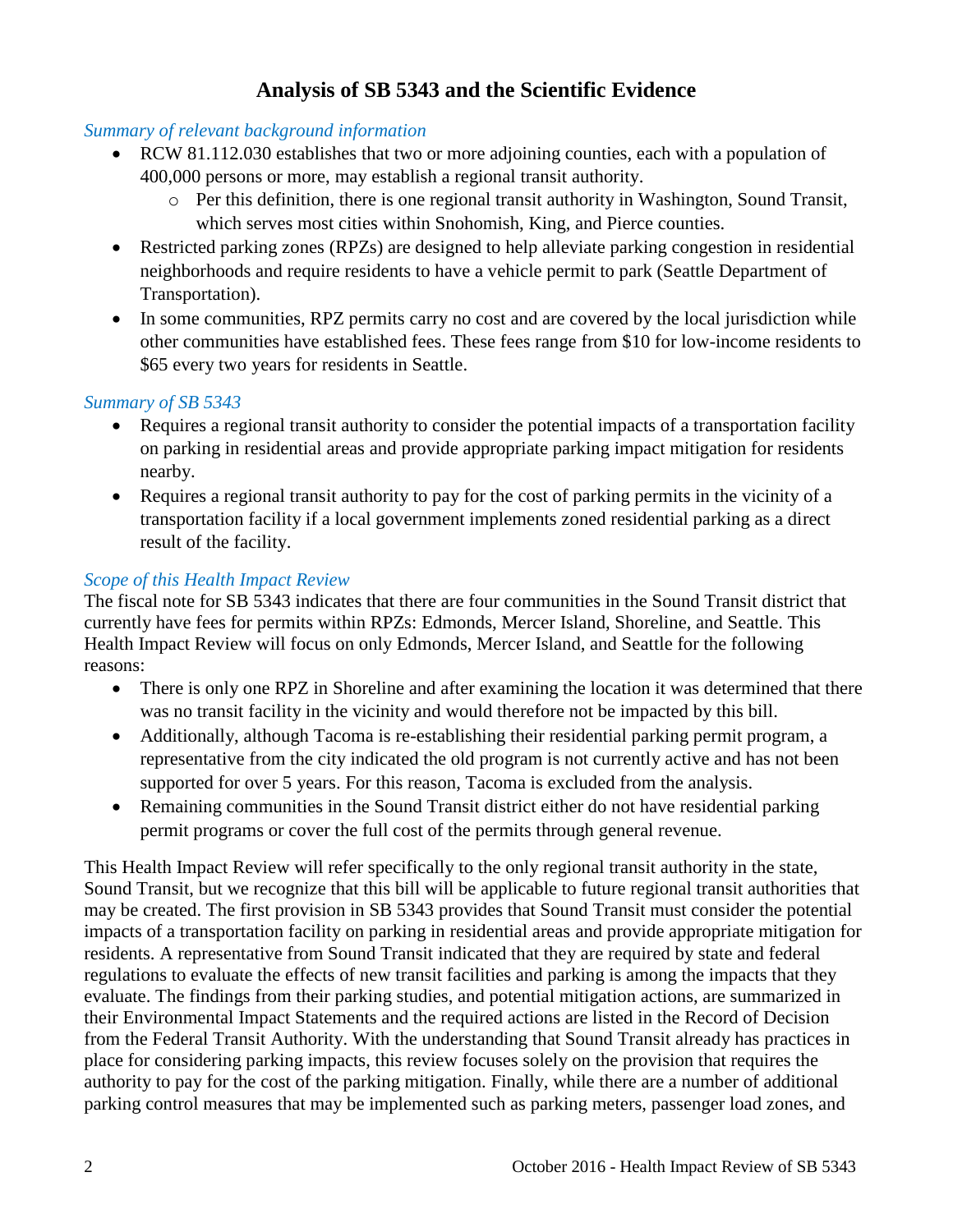restricted parking signage, this Health Impact Review will focus on RPZs given the specific language in the bill, and community input regarding this issue.

### *Health impact of SB 5343*

It is unclear whether SB 5343 has the potential to increase financial stability for individuals who reside in a restricted parking zone near a transit facility. However, if the bill results in improved financial security (as suggested by some community input), evidence indicates the bill has potential to improve health outcomes. It is unclear how the bill would impact health disparities.

### *Pathways to health impacts*

The potential pathways leading from the provisions of SB 5343 to decreased health disparities are depicted in Figure 1. We were unable to find any research on the relationship between subsidies for parking mitigation measures, such as residential parking permits, and financial security. However, some limited community input has suggested that the bill could have a positive impact on financial security by subsidizing parking permits, particularly for low-income individuals. Assuming subsidized parking permits help improve financial stability for some residents in the RPZs, there is very strong evidence that increased financial security would likely improve health outcomes for a number of indicators including overall self-rated health, depression, anxiety, asthma, obesity, and high blood pressure.<sup>[1-12](#page-10-1)</sup> It is unclear from available evidence how the bill would impact health disparities. Data provided by the Department of Health suggests that residents living within RPZs that would be impacted by this bill have similar or better health outcomes than the state average (see Tables 1 and 2). The data also indicate that the residents are more likely to be Black, Asian, in poverty, and to have limited English proficiency (Table 1). Because there is ample evidence that Blacks<sup>[1,](#page-10-1)[3](#page-10-2)[,5](#page-11-0)[,6](#page-11-1)[,12](#page-12-0)</sup>, people in poverty<sup>[1-12](#page-10-1)</sup>, and those with limited English proficiency<sup>[13-15](#page-13-0)</sup> are more likely to have poorer health, it is difficult to interpret these data, which show residents in these areas tend to have similar or better health outcomes than the state as a whole. Given the limitations to the data, as well as the apparent contradictions between the data and the scientific evidence, it is unclear what impact this bill would likely have on health disparities.

Due to time limitations we only researched the most direct connections between the provisions of the bill and decreased health disparities and did not explore the evidence for all possible pathways. For example, one potential pathway that was not researched was how zoned residential parking programs impact vehicle ownership.

#### *Magnitude of impact*

We requested data from Seattle Department of Transportation but were not able to obtain the information regarding the number of parking permits issued in specific RPZs near transit facilities, therefore it is difficult to estimate the number of people who would likely be impacted by this bill. As an alternative, we used data provided by the Department of Health to estimate the number of people who live in RPZs within a quarter mile radius of a Sound Transit facility such as a Link light rail station, Sounder station, or a park and ride facility in Seattle, Edmonds, and Mercer Island. The methods for these data and the subsequent estimates are explained in further detail in the annotated bibliography.<sup>[16](#page-14-0)</sup> Using these data, it is estimated that 66,619 people live in a RPZ within a quarter mile of a Sound Transit facility and would therefore likely be impacted by this bill. [16](#page-14-0) However, there is a level of uncertainty with this estimate because it includes only people age 18 and over therefore excluding those aged 16-17 who may also need a permit. In addition, it is also likely that not every person who resides in these RPZs has a car and will need a parking permit. Given these estimates, if the prices of the parking permits were to remain as they are now (i.e. \$10 to \$65 every two years), and if all 66,619 people who live in these RPZs needed a permit, the estimated cost for Sound Transit is between \$666,190 and \$4,330,235 every two years.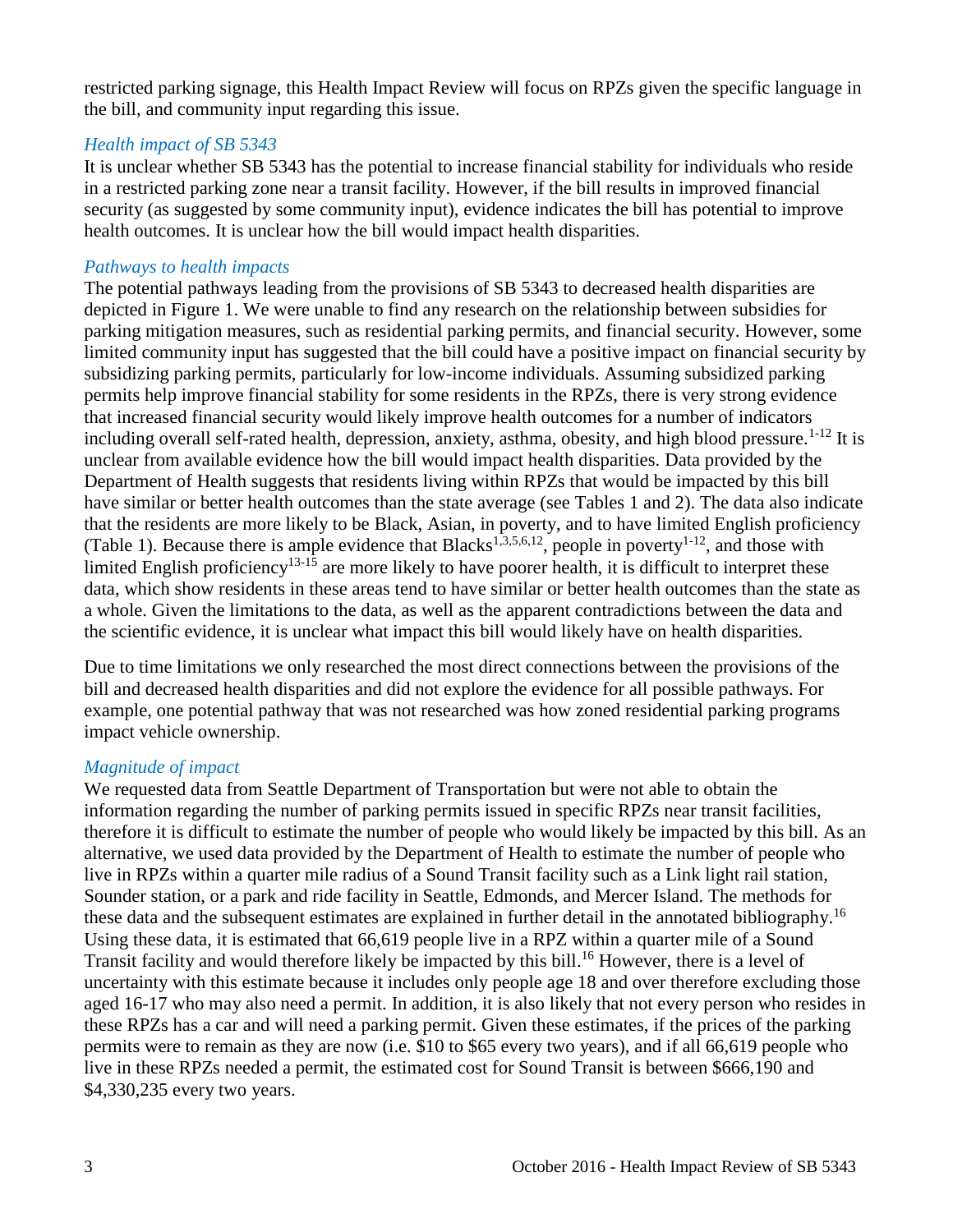# **Logic Model**

<span id="page-5-0"></span>

**Senate Bill 5343 Relating to Parking Impact Mitigation from Regional Transit Authority Facility Construction**

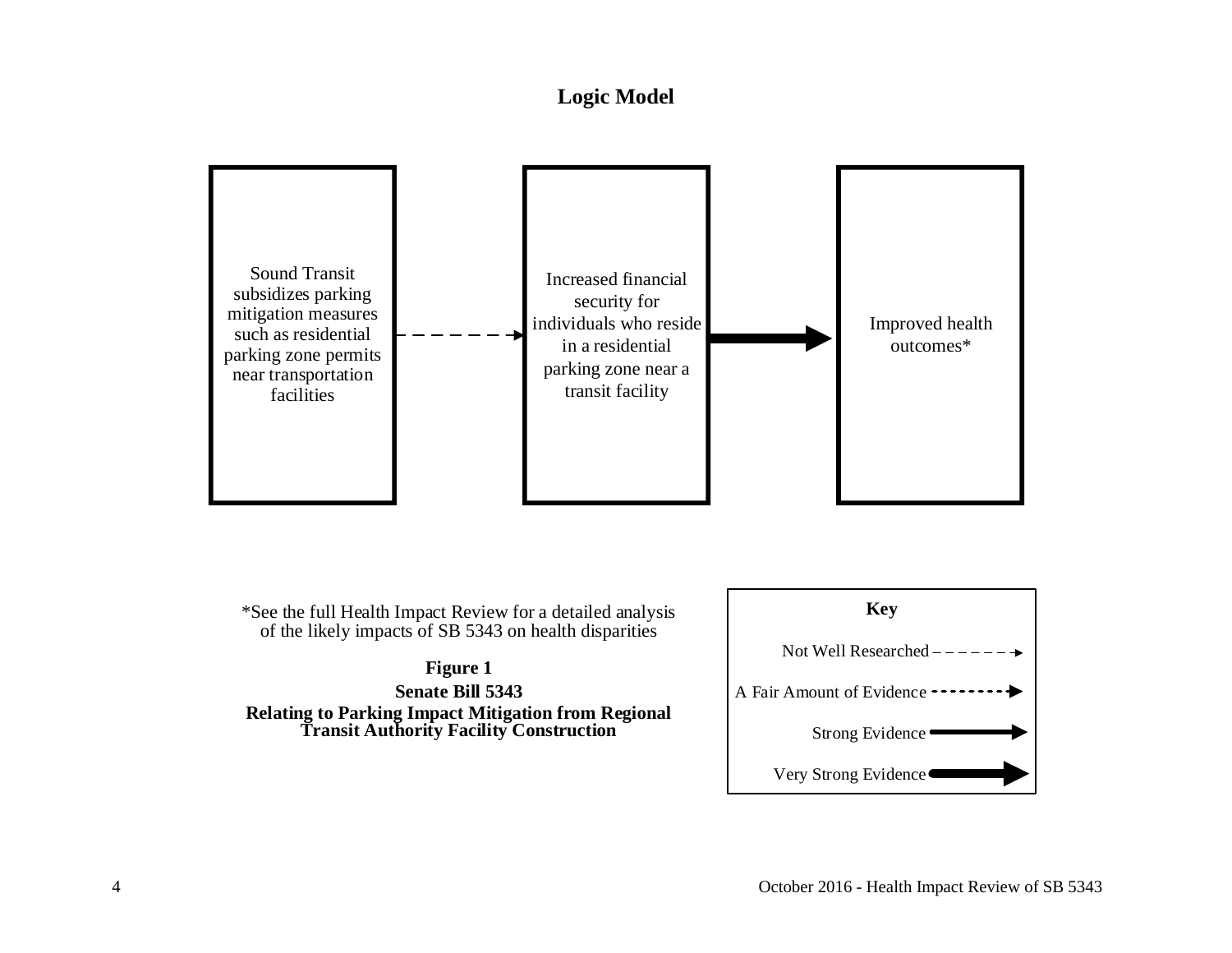# **Summaries of Findings**

#### <span id="page-6-0"></span>**Will subsidies for parking mitigation measures paid for by Sound Transit increase financial security for individuals who reside in a RPZ near a transit facility?**

We were unable to find any research studying the relationship between subsidies for residential parking mitigation measures, such as residential parking permits, and financial security. Moreover, there is quite a bit of variance in the cost of permits borne by residents in RPZs. As previously mentioned, many communities either do not have residential parking permit programs or cover the full cost of the permits through general revenue. Parking permits in the communities that have established fees range in price from \$10 per year in Mercer Island, to \$25 per year in Edmonds, \$65 every two years in Seattle, and \$10 every two years for low-income residents in Seattle. Given this range of fees, it is unclear even anecdotally what impact subsidized parking permits would have on an individual's financial security, particularly because these subsidies would be available to all impacted individuals and not just individuals that have a demonstrated need. While some community members have indicated that any amount of savings would likely be beneficial, primarily for low-income families, others shared that concerns about zoned parking are less about the financial impact and have more to do with the stress of applying for permits. Community members also indicated that when individuals are unable to purchase a parking permit, either due to financial constraints or difficulty with the application process, they often receive parking tickets for parking in the RPZ without a permit. These tickets stack up and cause a further financial burden. Therefore, while the impact of parking subsidies has not been well researched in the scientific literature, some limited community input suggests such subsidies may have a positive impact on financial security, particularly for low-income communities.

#### **Will increased financial security for individuals who reside within a RPZ near a transit facility lead to improved health outcomes?**

Provided that SB 5343 has a positive impact on an individual's finances, there is very strong evidence that increased financial security would likely lead to improved health outcomes. Financial security can be measured by a number of indicators including household income, socioeconomic position, relative deprivation, poverty rates, and personal indebtedness.<sup>[8,](#page-11-2)[11,](#page-12-1)[12](#page-12-0)</sup> There is a large body of robust evidence that supports the association between income, or socioeconomic position, and health. Significant correlations exist between lower income and a number of health indicators including worse overall self-reported health, depression, stress, asthma, arthritis, stroke, oral health, tobacco use, women's health indicators, health screening rates, physical activity, and diabetes.<sup>[2-4](#page-10-3)[,8](#page-11-2)[,11](#page-12-1)</sup> Further, 2015 data indicate that age-adjusted death rates were higher in Washington census tracks with higher poverty rates.<sup>[6](#page-11-1)</sup> Household income was also the strongest predictor of self-reported health status in Washington in 2016, even after accounting for age, education, and race/ethnicity.<sup>[9](#page-11-3)</sup> Among children, evidence indicates that low socioeconomic status in the first five years of life has negative health outcomes in later childhood and adolescence including activity-limiting illness, parent-reported poor health status, acute and recurrent infections, increasing body mass index (BMI), dental caries, and higher rates of hospitalization. [10](#page-12-2) Finally, financial stress in itself is also associated with adverse outcomes for families such as problem behavior in adolescents, interparental conflict, and parental depression.<sup>[7](#page-11-4)</sup> Therefore, increasing financial security for individuals who reside within a RPZ near a transit facility, particularly low-income residents, would likely improve mental and physical health outcomes.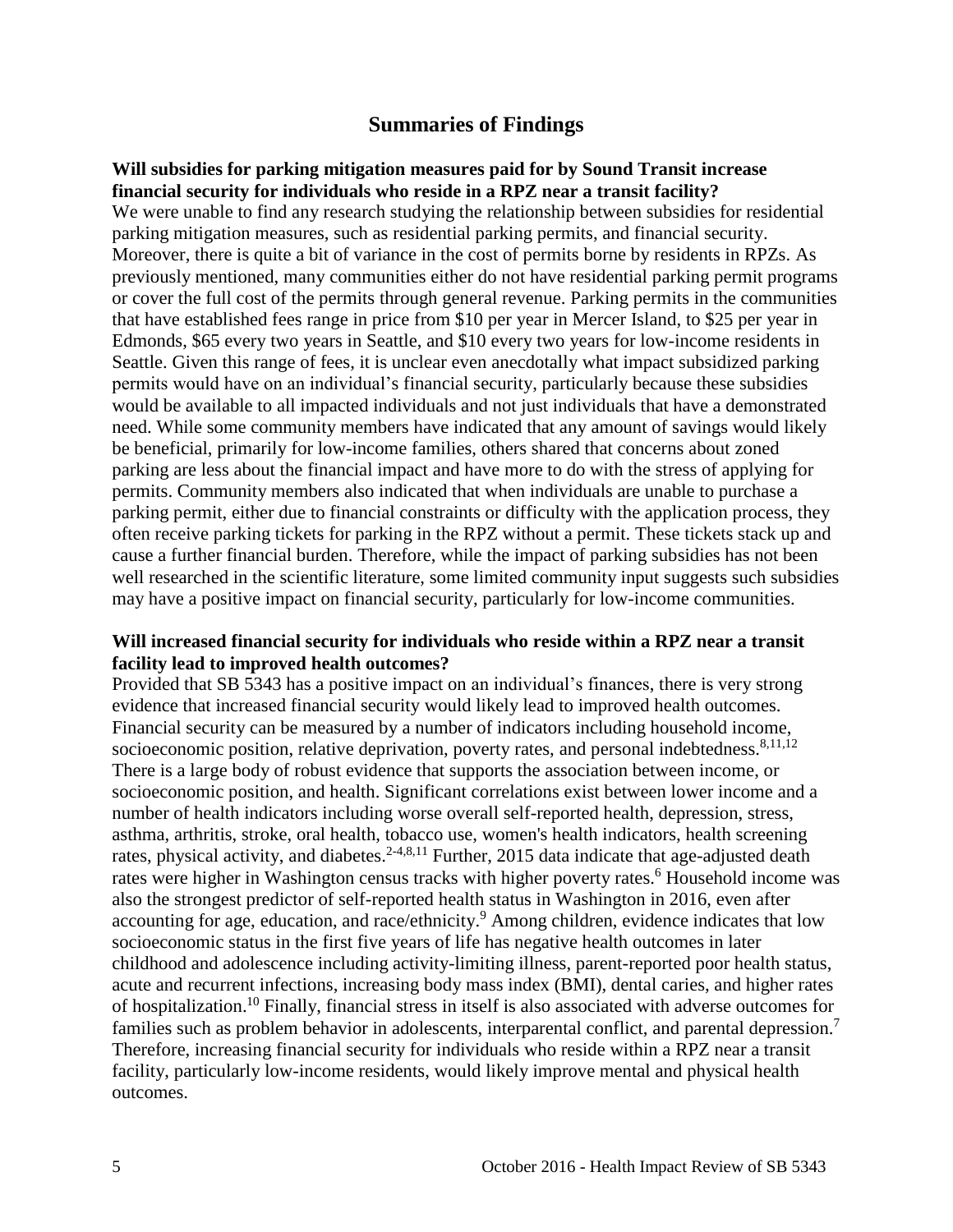### **Will improved health outcomes for individuals who reside within a RPZ near a transit facility lead to decreased health disparities?**

It is unclear from the available evidence how improving health outcomes for individuals who reside within a RPZ near a transit facility would likely impact health disparities. To estimate the demographic characteristics of people that will be impacted by SB 5343 we used data provided by the Department of Health (DOH). Spatial data on RPZs was provided by the Seattle Department of Transportation and staff at DOH manually added RPZs in Mercer Island and Edmonds to this map. Any RPZ that was receiving a full or partial subsidy from another source such as a hospital, university, or private business was excluded from the analysis. As previously mentioned, any RPZ that was not within a quarter mile of a light rail station, sounder station, or park and ride was further excluded. The RPZs that remained after this selection were in Seattle (Beacon Hill, Columbia City, Mount Baker, Othello, Pine and Pike, and Rainier Beach) Edmonds, and Mercer Island. Further details on the methods and potential limitations for these data can be found in the annotated bibliography.<sup>[16](#page-14-0)</sup> One important limitation to these data is that they do not reveal whether differences are statistically significant.

Nonetheless, the data seem to indicate that residents living in RPZs near Sound Transit facilities have, on average, similar or better health outcomes than the state average overall (Table 2). These measures include a lower rate of cancer deaths (155 versus 166 per 100,000 population) and cardiovascular disease (188 versus 197 per 100,000 population), higher life expectancy (81 years versus 80 years), lower percentage of people living with a disability (11% versus 13%), and the same percentage of low birth weight infants as the state average (5%).

The data also indicate that the residents are more likely to be Black, Asian, in poverty, and to have limited English proficiency (Table 1). Because there is ample evidence that Blacks<sup>[1,](#page-10-1)[3](#page-10-2)[,5](#page-11-0)[,6](#page-11-1)[,12](#page-12-0)</sup>, people in poverty<sup>[1-12](#page-10-1)</sup>, and those with limited English proficiency<sup>[13-15](#page-13-0)</sup> are more likely to have poorer health, it is difficult to interpret these data, which show residents in these areas tend to have similar or better health outcomes than the state as a whole. Given the limitations to the data, as well as the apparent contradictions between the data and the scientific evidence, it is unclear what impact this bill would likely have on health disparities.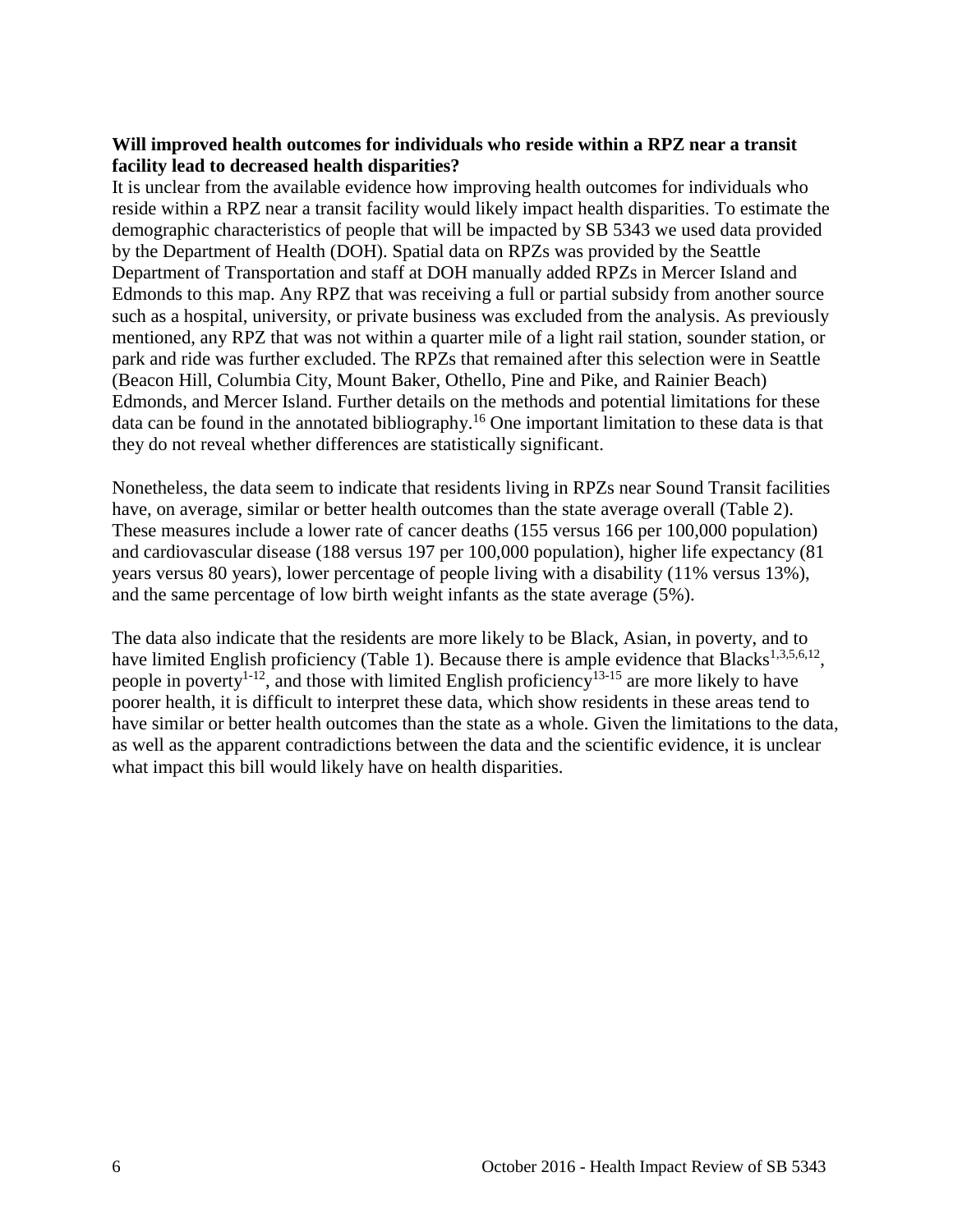| Table 1: Demographic Information for Populations Living in a KPZ* within a Quarter<br><b>Mile Buffer of a Sound Transit Facility</b> |                      |         |                         |  |  |
|--------------------------------------------------------------------------------------------------------------------------------------|----------------------|---------|-------------------------|--|--|
|                                                                                                                                      | <b>Within Buffer</b> |         | <b>Washington State</b> |  |  |
|                                                                                                                                      | N                    | $\%$    | $\%$                    |  |  |
| <b>Population</b>                                                                                                                    | 66,619               |         |                         |  |  |
| Over 18                                                                                                                              | 57,767               | 86.7%   | 77.5%                   |  |  |
| <b>White</b>                                                                                                                         | 35,174               | 52.8%   | 80.3%                   |  |  |
| <b>Black</b>                                                                                                                         | 9,417                | 14.1%   | 4.1%                    |  |  |
| <b>American Indian/Alaska Native</b>                                                                                                 | 766                  | 1.2%    | 1.5%                    |  |  |
| <b>Asian</b>                                                                                                                         | 16,507               | 24.8%   | 7.2%                    |  |  |
| <b>Native Hawaiian/Pacific Islander</b>                                                                                              | 423                  | $0.6\%$ | $0.6\%$                 |  |  |
| <b>Multi-Race</b>                                                                                                                    | 3,353                | 5.0%    | 4.6%                    |  |  |
| <b>Hispanic</b>                                                                                                                      | 5,231                | 7.9%    | 12.4%                   |  |  |
| <b>Living in Poverty</b>                                                                                                             | 5,610                | 17.0%   | 12.2%                   |  |  |
| No High School Diploma                                                                                                               | 6,405                | 9.6%    | 9.8%                    |  |  |
| <b>No Health Insurance</b>                                                                                                           | 9,799                | 9.2%    | 7.6%                    |  |  |
| <b>Median Household Income***</b>                                                                                                    | \$59,585             |         | \$60, 294               |  |  |

**Table 1: Demographic Information for Populations Living in a RPZ\* within a Quarter** 

\*RPZ's were limited to those with no current subsidies that were within a quarter mile of a light rail, Sounder station or a park and ride. These RPZ's included Beacon Hill, Columbia City, Mt. Baker, Othello, Pike Pine, Rainier Beach, Edmonds, and Mercer Island.

\*\*Calculated using data from the American Community Survey 5-year estimates at the block group level from tables B02001, B03003. B15003, B17017, B19001, B19013, B27010, Modified according to the proportion of the census block group that fell within the buffer.

\*\*\*Calculated as the average of the median household incomes for block groups that are at least 25% within the buffer.

#### **Table 2: Health Outcomes and Social Determinants of Health for RPZs\* Compared to the Washington State Average**

|                                                 | <b>Within the RPZs</b>          | <b>State Average</b>            |
|-------------------------------------------------|---------------------------------|---------------------------------|
| <b>Age-Adjusted Cancer Death Rate</b>           | 155 per 100,000 population      | 166 per 100,000 population      |
| <b>Age-Adjusted Cardiovascular Disease Rate</b> | 188 per 100,000 population      | 197 per 100,000 population      |
| Living in Unaffordable Housing                  | 45%                             | 37%                             |
| Life Expectancy (years)                         | 81                              | 80                              |
| <b>Limited Access to a Private Vehicle</b>      | 27%                             | 7%                              |
| <b>Low Birth Weight</b>                         | 5%                              | 5%                              |
| 18-64 with No Health Insurance                  | 21%                             | 19%                             |
| <b>Limited English Proficiency</b>              | 20%                             | 8%                              |
| 65+ Living Alone                                | 46%                             | 29%                             |
| <b>Unemployment Rate</b>                        | 8%                              | 9%                              |
| Living with a Disability                        | 11%                             | 13%                             |
| <b>Children in Poverty</b>                      | 26%                             | 18%                             |
| <b>Age-Adjusted Premature Death (years)</b>     | 3,415 per 100,000<br>population | 3,379 per 100,000<br>population |
| <b>Single Parent Households</b>                 | 5%                              | 9%                              |

\*RPZ's were limited to those with no current subsidies that were within a quarter mile of a light rail or sounder station or a park and ride. These RPZ's included Beacon Hill, Columbia City, Mt. Baker, Othello, Pike Pine, Rainier Beach, Edmonds, and Mercer Island.

Social Determinants and Health outcome date come from data compiled for the Washington Tracking Network. Washington Tracking Network, Washington State Department of Health. Web. Health Disparities Index. Data obtained from US Census American Community Survey, CHAT, Washington State Cancer Registry, and Washington State Center for Health Statistics, HUD 2013. Published: 1 June 2015.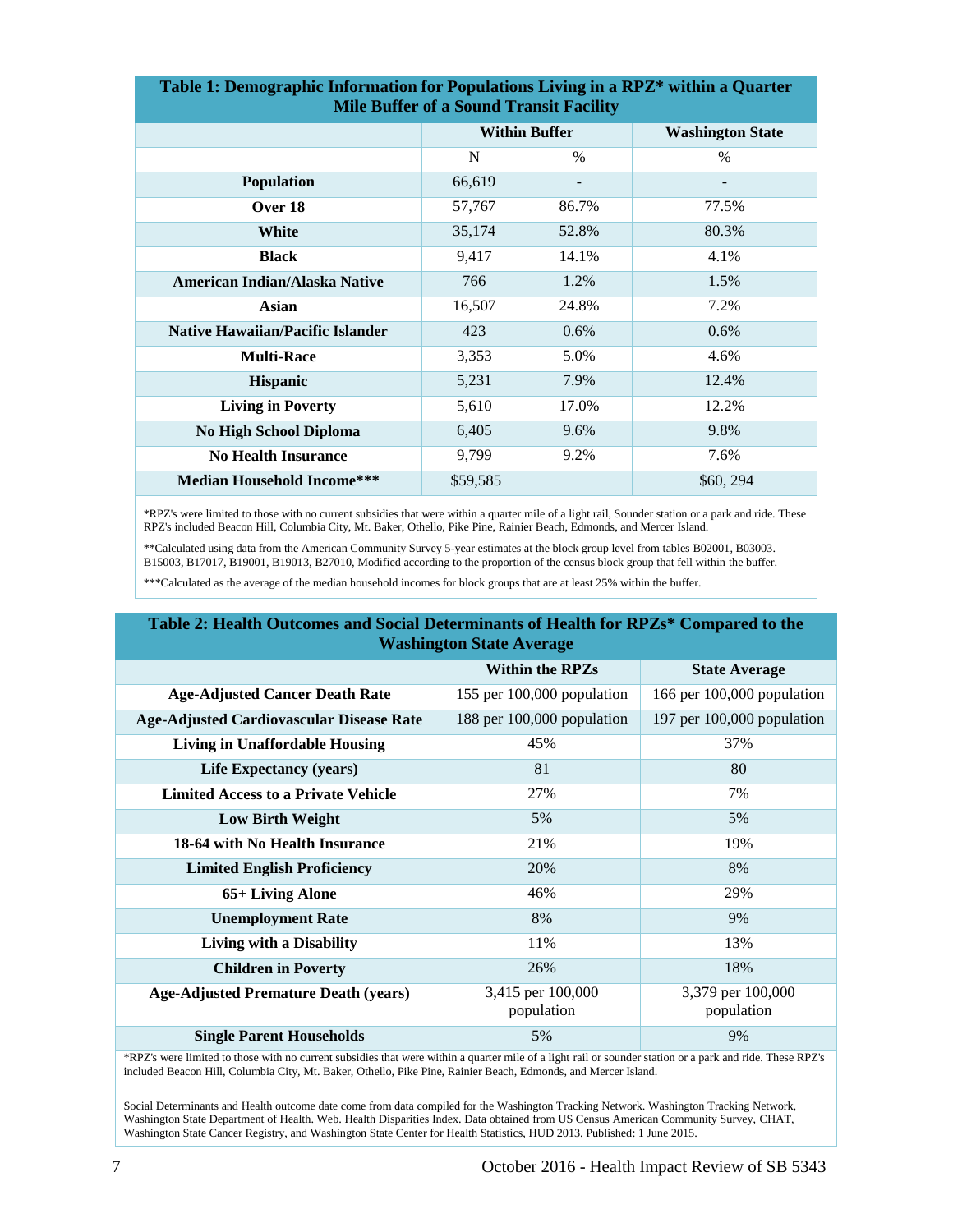#### **Other considerations**

We pursued a number of other research questions in order to determine if there are alternate pathways leading from the provisions in the bill to positive or negative health impacts. We ultimately did not include these pathways in the logic model on page three of this review either because there is no evidence to support the connection or because the evidence indicates that the connection does not exist. We evaluated the evidence concerning 1) mode of transportation choice, and 2) financial impact to Sound Transit and communities.

#### *Transportation choice*

We reviewed the literature to determine if there is an association between residential parking and an individual's choice in mode of transportation. More specifically, we aimed to understand if an association existed between residential on-street parking and use of a personal vehicle instead of, for example, taking the bus or other public transit. If Sound Transit subsidized parking permits for residents, would they be more likely to drive than to use alternative modes of transportation if they believed they would have parking near their residence when they returned? We were not able to identify evidence indicating that such an association exists. A representative from Seattle Department of Transportation also noted that having a residential parking permit does not necessarily guarantee a parking space and in some densely populated neighborhoods in Seattle, there are a far greater number of parking permits issued than parking spots available.

#### *Financial impacts to Sound Transit and communities*

The Washington State Department of Licensing indicates that residents who live in urban areas of King, Pierce, and Snohomish counties are often required to pay a Regional Transit Authority (RTA) tax when they renew their car tabs or purchase a new or used vehicle and register it in their name. This tax is collected on behalf of Sound Transit and is used to help fund their local transit-related projects in these counties. Provided that consumers are paying for Sound Transit services through tax dollars, we aimed to explore how this bill may potentially have a financial impact on Sound Transit and whether or not the added expenses from subsidizing parking mitigation would be passed on to consumers in any way. A representative from Sound Transit indicated that an annual expenditure in the range of \$2 to \$5 million would be paid out of the general fund, which is primarily funded by tax revenue. The fiscal note estimate for SB 5343 is close to \$2 million and Sound Transit explained that this would represent between 0.5% and 0.8% of the total operating funds for the agency. Although this would not likely impact any currently ongoing projects or construction, there is still the concern from Sound Transit that this expenditure has a limited scope and benefit compared to the larger population they serve, and any impact on their total budget from something that is not already currently in the budget, nor in their long range plan, would have a substantial impact. It is unclear what this impact could mean for residents down the line and whether it could result in issues such as an increase in the RTA tax, reduced transit routes, or delayed future transit construction.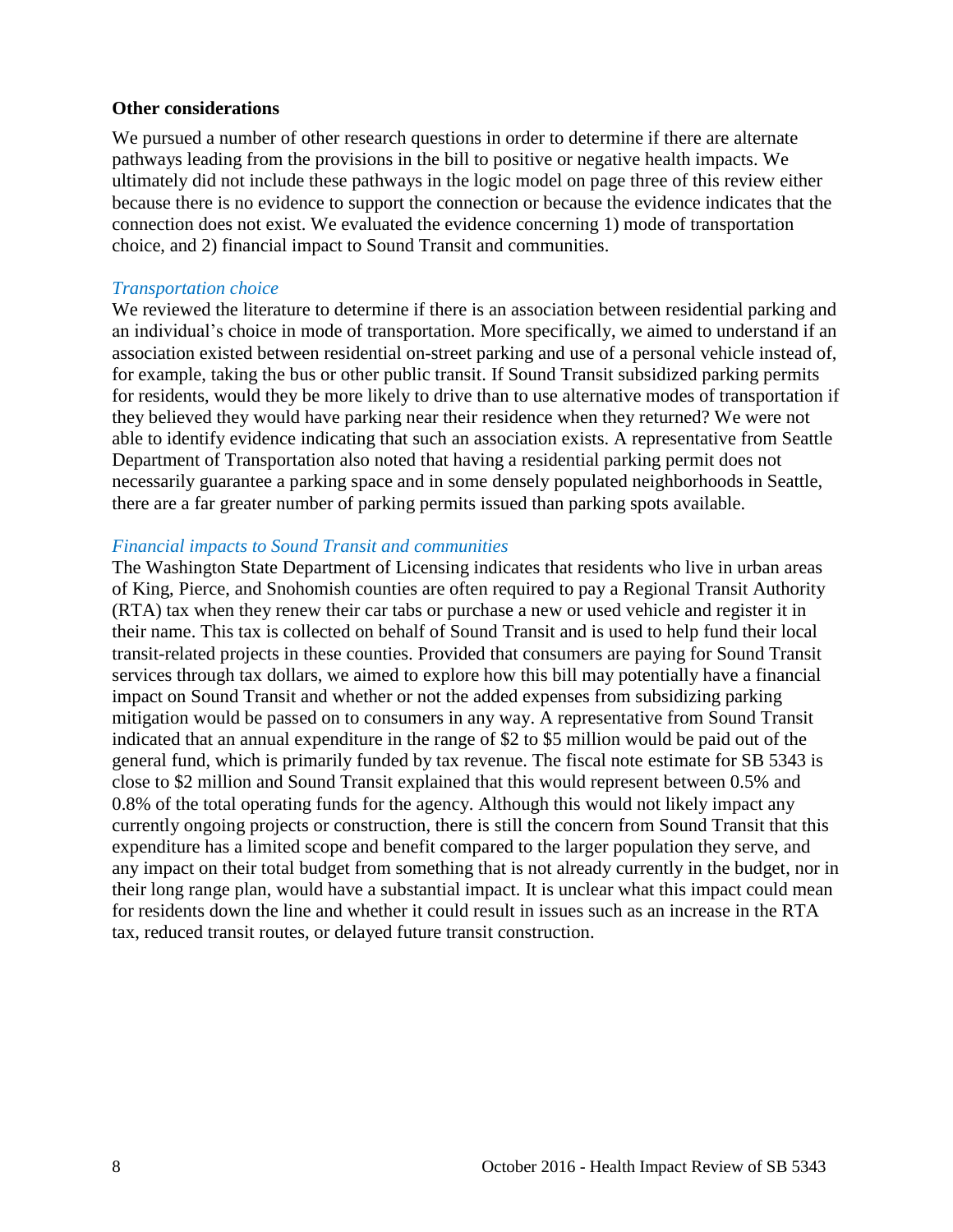# **Annotated References**

# <span id="page-10-1"></span><span id="page-10-0"></span>**1.** *Health of Washington State: Mental Health.* **Washington State Department of Health;2008.**

Washington Behavioral Risk Factor Surveillance System (BRFSS) data from 2004-2006 indicate that American Indians and Alaska Natives and non-Hispanic black individuals reported significantly higher rates of poor mental health compared to other groups. These relationships persisted after adjusting for additional factors such as age, income, and education. Washington BRFSS data also show an association between lower annual household income and poor mental health, a relationship that was also shown with education. It is well understood that mental health is also closely related to other areas such as employment opportunities, physical health, substance abuse. This report also highlights a Washington state study from 2002 that reveal that 16% of individuals in the state who were receiving publicly funded mental health services had at least one felony conviction, a rate over twice that of the general population.

# <span id="page-10-3"></span>2. **Centers for Disease Control and Prevention. Behavioral Risk Factor Surveillance System Prevalence And Trends Data: Washington-2014. 2014;**

**[http://apps.nccd.cdc.gov/brfss/page.asp?cat=XX&yr=2014&state=WA#XX.](http://apps.nccd.cdc.gov/brfss/page.asp?cat=XX&yr=2014&state=WA#XX) Accessed August 16, 2016.**

Behavioral Risk Factor Surveillance System (BRFSS) 2014 data from Washington state show significant correlations between lower income and a number of health indicators including: worse overall self-reported health, depression, asthma, arthritis, stroke, oral health, tobacco use, women's health indicators, health screening rates, physical activity, and diabetes. Data also show that as educational attainment increases income level also increases.

# <span id="page-10-2"></span>3. **Boysun Mike, Wasserman Cathy.** *Health of Washington State Report: Tobacco Use.* **Washington State Department of Health;2012.**

Boysun et al. report Washington state Behavioral Risk Factor Surveillance System (BRFSS) data from 2008-2010, which indicate that adults with lower incomes are significantly more likely to report smoking cigarettes than their counterparts. Further, American Indians and Alaska Natives (AI/AN) and black populations have significantly higher smoking rates than white, Hispanic, and Asian populations. There is also significant geographic variation among counties with southwest and northeast counties in the state reporting higher rates of smoking. These counties are also more likely to have high levels of poverty and lower proportions of the population with college degrees.

# 4. **Ellings Amy.** *Health of Washington State Report: Obesity and Overweight.* **Washington State Department of Health;2015.**

Ellings reports Washington state Behavioral Risk Factor Surveillance System (BRFSS) data from 2002-2014, which shows that obesity rates are the highest among low income families and that as income increase, rates of obesity decrease. Further, individuals that graduated college or attended some college had lower rates of obesity than those who had a high school education or less. Black, American Indian and Alaska Native, and Hispanic Washington residents had higher rates of obesity even after accounting for gender, income, education, and age.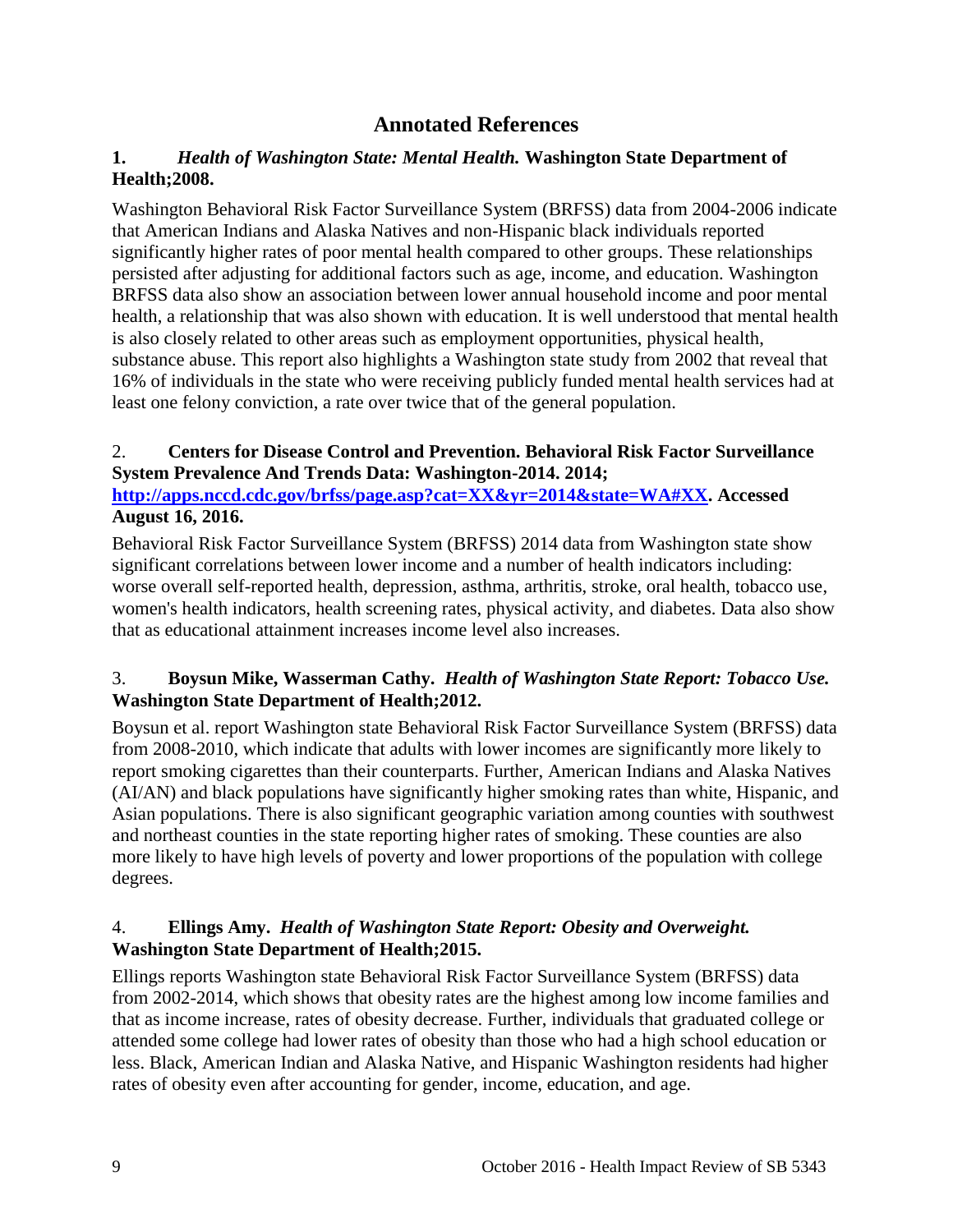# <span id="page-11-0"></span>5. **Kemple Angela.** *Health of Washington State Report: Diabetes.* **Washington State Department of Health;2016.**

Kemple presents data from Washington regarding diabetes in the state. Washington data from the Behavioral Risk Factor Surveillance System (BRFSS) from 2012-2014 show that among adults, the percentage of persons with diabetes increased as household income decreased. This relationship was also true for education. Further, BRFSS data also show that age-adjusted diabetes prevalence is highest among those who are Hispanic, American Indian/Alaska Native, and black.

# <span id="page-11-1"></span>6. **Poel A.** *Health of Washington State Report: Mortality and Life Expectancy. Data Update 2015.* **Washington State Department of Health;2015.**

Poel presents Washington state data on mortality and life expectancy. The data show that ageadjusted death rates were higher in Washington census tracks with higher poverty rates. The state data also show that American Indian/Alaska Natives, Native Hawaiian/Other Pacific Islanders, and black residents had the highest age-adjusted death rate and shortest life expectancy at birth compared to other groups in the state.

# <span id="page-11-4"></span>7. **Ponnet K. Financial stress, parent functioning and adolescent problem behavior: an actor-partner interdependence approach to family stress processes in low-, middle-, and high-income families.** *Journal of youth and adolescence.* **Oct 2014;43(10):1752-1769.**

Ponnet cites extensive evidence on the relationship between financial hardship and emotional problems among youth and adults, family conflict, problem behavior among adolescents, and psychological distress. The author analyzed data from a subsample of two-parent families with children between 11 and 17 years of age from the Relationship between Mothers, Fathers and Children study drawn from the Dutch-speaking part of Belgium (n= 1,596 individuals from 798 families). Analysis showed that parents in low-income groups had significantly more financial stress than those in middle-income and high-income groups. The author found that the association between financial stress and problem behavior in adolescents is mediated by depressive symptoms, interparental conflict, and positive parenting. They also found that financial stress had more detrimental impacts on depressive feelings for mothers with low incomes than for those with higher incomes.

# <span id="page-11-2"></span>8. **Prause J., Dooley D., Huh J. Income volatility and psychological depression.**  *American journal of community psychology.* **Mar 2009;43(1-2):57-70.**

Prause et al. analyzed a sample  $(n = 4,493)$  from the National Longitudinal Survey of Youth. Researchers found that income volatility was significantly associated with depression; and downward volatility (frequent losses in income) was significantly associated with depression even after controlling for baseline depression. High income appeared to act as a buffer, so those with lower incomes were more vulnerable to the adverse effects of downward volatility.

# <span id="page-11-3"></span>9. **Serafin M.** *Health of Washington State Report: Self-reported Health Status. Data Update 2016.* **Washington State Department of Health;2016.**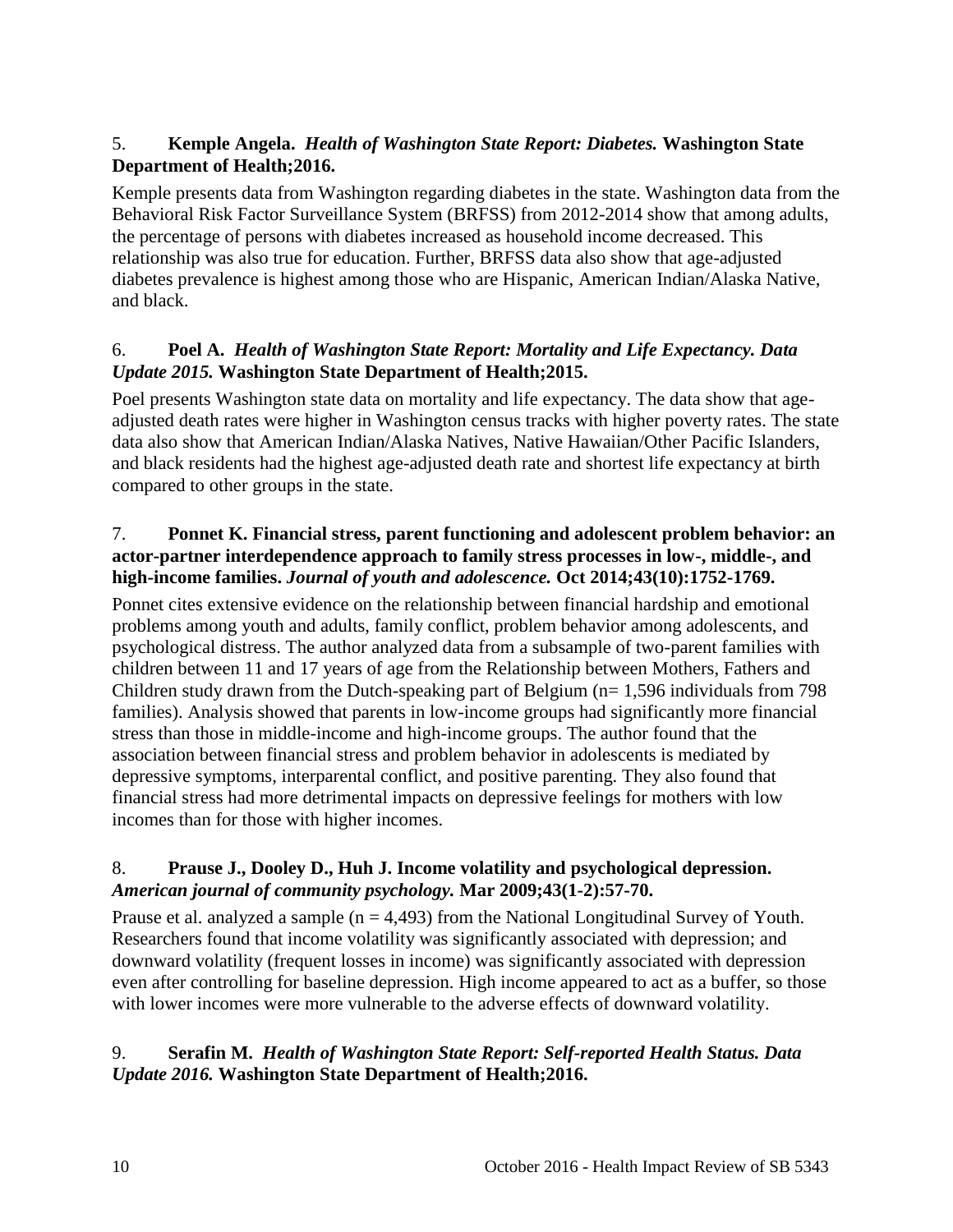Serafin presents data from Washington state on self-reported health status. The data show that after accounting for age, education, race and ethnicity, household income was a strong predictor of self-reported health status. Health status varied by race and ethnicity, with close to 35% of Hispanics, 30% of American Indian/Alaska Natives, and 20% of Native Hawaiian/Other Pacific Islander reporting fair or poor health. Washington Behavioral Risk Factor Surveillance System (BRFSS) data from 2012-2014 also show that education was a strong predictor of self-reported fair or poor health after adjusting for age.

# <span id="page-12-2"></span>10. **Spencer N., Thanh T. M., Louise S. Low income/socio-economic status in early childhood and physical health in later childhood/adolescence: a systematic review.**  *Maternal and child health journal.* **Apr 2013;17(3):424-431.**

Spencer et al. conducted a meta-analysis of studies examining the relationship between low socioeconomic status in the first five years of life and physical health outcomes in later childhood and adolescence. Nine studies met the researchers' strict inclusion criteria. The studies indicated significant associations between early childhood low-income status and a number of adverse health outcomes including: activity-limiting illness, parent-reported poor health status, acute and recurrent infections, increasing body mass index (BMI), dental caries, and higher rates of hospitalization.

# <span id="page-12-1"></span>11. **Subramanyam M., Kawachi I., Berkman L., et al. Relative deprivation in income and self-rated health in the United States.** *Social science & medicine.* **Aug 2009;69(3):327- 334.**

Subramanyam et al. analyzed data from the 2002, 2004, and 2006 Current Population Surveys conducted by the United States Census Bureau. Researchers found that individuals from the lowest income category were over five times more likely to report being in poor health than participants from the highest income category. In addition, they found that relative deprivation (the differences in incomes between an individual and others who have higher incomes than that individual [one measure of income inequality]) appeared to explain a large part of this association.

# <span id="page-12-0"></span>12. **VanEenwyk J.** *Health of Washington State Report: Socioeconomic Position in Washington.* **Washington State Department of Health;2014.**

VanEenwyk presents data about socioeconomic position in Washington State including differences within the state as well as statewide differences compared to national data. Data indicate that compared to the United States as a whole, fewer Washington residents are living in poverty and a higher percentage of residents ages 25 and older have college degrees. However, these economic resources are not evenly distributed among all Washington residents. Females in Washington were more likely to be living in poverty than males and were also more likely to have lower wages. Further, American Indian and Alaska Native, Hispanic, and black residents had higher percentages of living in poverty and lower median household incomes compared to other groups. Data also indicated that counties in eastern Washington were more likely to have high poverty rates and high rates of unemployment than counties in western Washington.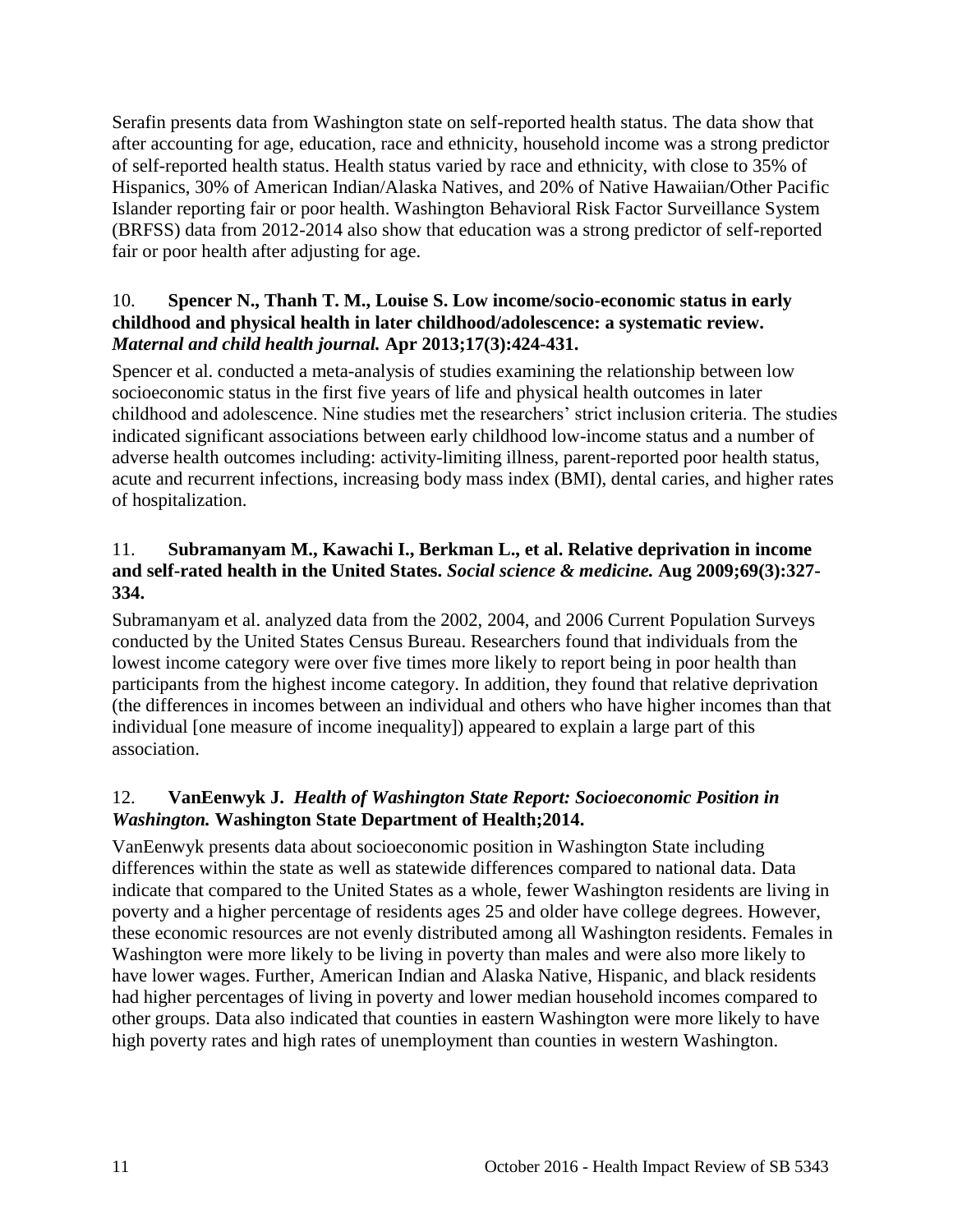### <span id="page-13-0"></span>13. **Derose K. P., Escarce J. J., Lurie N. Immigrants and health care: sources of vulnerability.** *Health affairs.* **Sep-Oct 2007;26(5):1258-1268.**

Derose et al. discuss a host of factors that influence immigrants' vulnerability in obtaining adequate health care including immigration status, limited English proficiency, policies, location, stigma, and socioeconomic background, among others. The authors cite a number of studies that demonstrate associations such as, "...adults with limited English proficiency and their children are much less likely to have insurance and a usual source of care, have fewer physician visits, and receive less preventive care than those who only speak English." They further discuss that differences in experiences and outcomes are even more different when they are broken down by language subgroups such as, for example, differences in Pap test rates among Spanish speakers versus those who speak Cantonese, Mandarin, and Korean. In addition to differences in health outcomes, persons with limited English proficiency also report lower satisfaction with their care and a lower understanding of their medical situation in general. The authors go on to discuss efforts that are aimed to address the effects of limited English proficiency and what these efforts mean under Title VI of the Civil Rights Act of 1964.

# 14. **Gee Gilbert C., Ponce Ninez. Associations between racial discrimination, limited English proficiency, and health-related quality of life among 6 Asian ethnic groups in California.** *American Journal of Public Health.* **2010;100(5):888-895.**

Gee and Ponce analyzed data from the California Health Interview Survey (CHIS) from 2003 and 2005 to examine the association of racial discrimination and limited English proficiency with health-related quality of life. The authors analyzed survey responses from adults who identified as Chinese, Filipino, Japanese, Korean, South Asian, and Vietnamese for a total of 7,723 respondents. Measures drawn from survey data included self-rated health, activity limitation days, and unhealthy days. Experience with language barriers varied greatly with only 3% of South Asians and 5% of Filipinos but 52% of Vietnamese and 47% of Koreans reporting limited English proficiency. The most relevant finding was that individuals reporting limited English proficiency were also more likely to report a decreased health-related quality of life. The authors conclude that although this association was not as strong as association between poor health-related outcomes and discrimination, limited English proficiency still acts as a barrier to health communication and access to services.

# 15. **Sentell T., Braun K. L. Low health literacy, limited English proficiency, and health status in Asians, Latinos, and other racial/ethnic groups in California.** *Journal of health communication.* **2012;17 Suppl 3:82-99.**

Sentell et al. analyzed data from the 2007 California Health Interview Survey (CHIS) to better understand the relationship between low health literacy and limited-English proficiency, alone and in combination, among Latinos, Chinese, Korean, Vietnamese, and Whites. Low health literacy and limited English proficiency have both been demonstrated as barriers to obtaining health care and as being associated with poor health status. CHIS is a random-digit-dial telephone survey and from the 2007 data, the authors included results from 48,427 individuals that met their inclusion criteria. The authors found that, "[o]verall, 44.9% [individuals] with limited English proficiency reported low health literacy, versus 13.8% of English speakers. Among the limited English proficient, Chinese respondents had the highest prevalence of low health literacy (68.3%), followed by Latinos (45.3%), Koreans (35.6%), Vietnamese (29.7%),